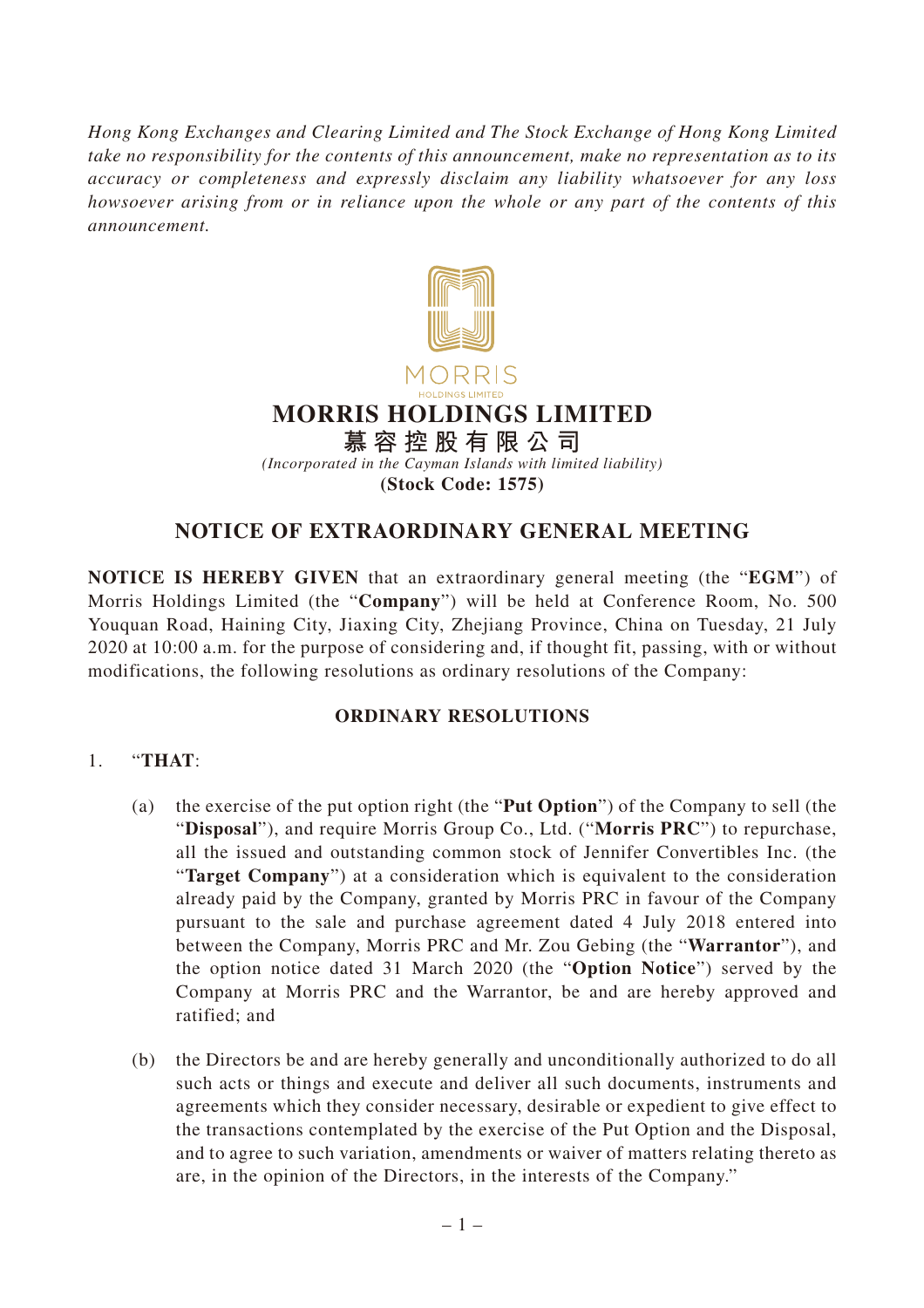## 2. "**THAT**:

- (a) the proposed disposal (the "**Receivables Disposal**") by the Company to Morris PRC of receivables (the "**Receivables**") owed by the Target Company and its subsidiaries (collectively, the "**Target Group**") to the Company and its subsidiaries (except the Target Group) (the "**Remaining Group**") at the consideration of: (i) a cash consideration (the "**Receivables Cash Consideration**") equivalent to the fair value of the Receivables to be assessed and reviewed by an independent valuer, plus the nominal sum of RMB1, payable on the completion of the Receivables Disposal; plus (ii) a contingent consideration equivalent to a proportional entitlement (the "**Outcome Sharing Entitlement**") to share a fixed proportion of 99.99% of any cash repayment by the Target Group or cash proceeds of enforcement outcome of recovery actions taken by Morris PRC over the Receivables subsequent to the Receivables Disposal, after deducting all post-disposal recovery costs incurred by Morris PRC and the Receivables Cash Consideration, the detailed terms of which being set out in writing in the Option Notice served by the Company and acknowledged and accepted by Morris PRC and the Warrantor on 31 March 2020, be and is hereby approved and ratified; and
- (b) the Directors be and are hereby generally and unconditionally authorized to do all such acts or things and execute and deliver all such documents, instruments and agreements which they consider necessary, desirable or expedient to give effect to the transactions contemplated by the Receivables Disposal, and to agree to such variation, amendments or waiver of matters relating thereto as are, in the opinion of the Directors, in the interests of the Company."

By order of the Board **Morris Holdings Limited Wu Yueming** *Executive Director*

Hong Kong, 3 July 2020

*Registered office:* Cricket Square, Hutchins Drive P.O. Box 2681 Grand Cayman KY1-1111 Cayman Islands

*Principal place of business in Hong Kong:* Unit 2001, 20/F Citicorp Centre 18 Whitfield Road, Causeway Bay Hong Kong